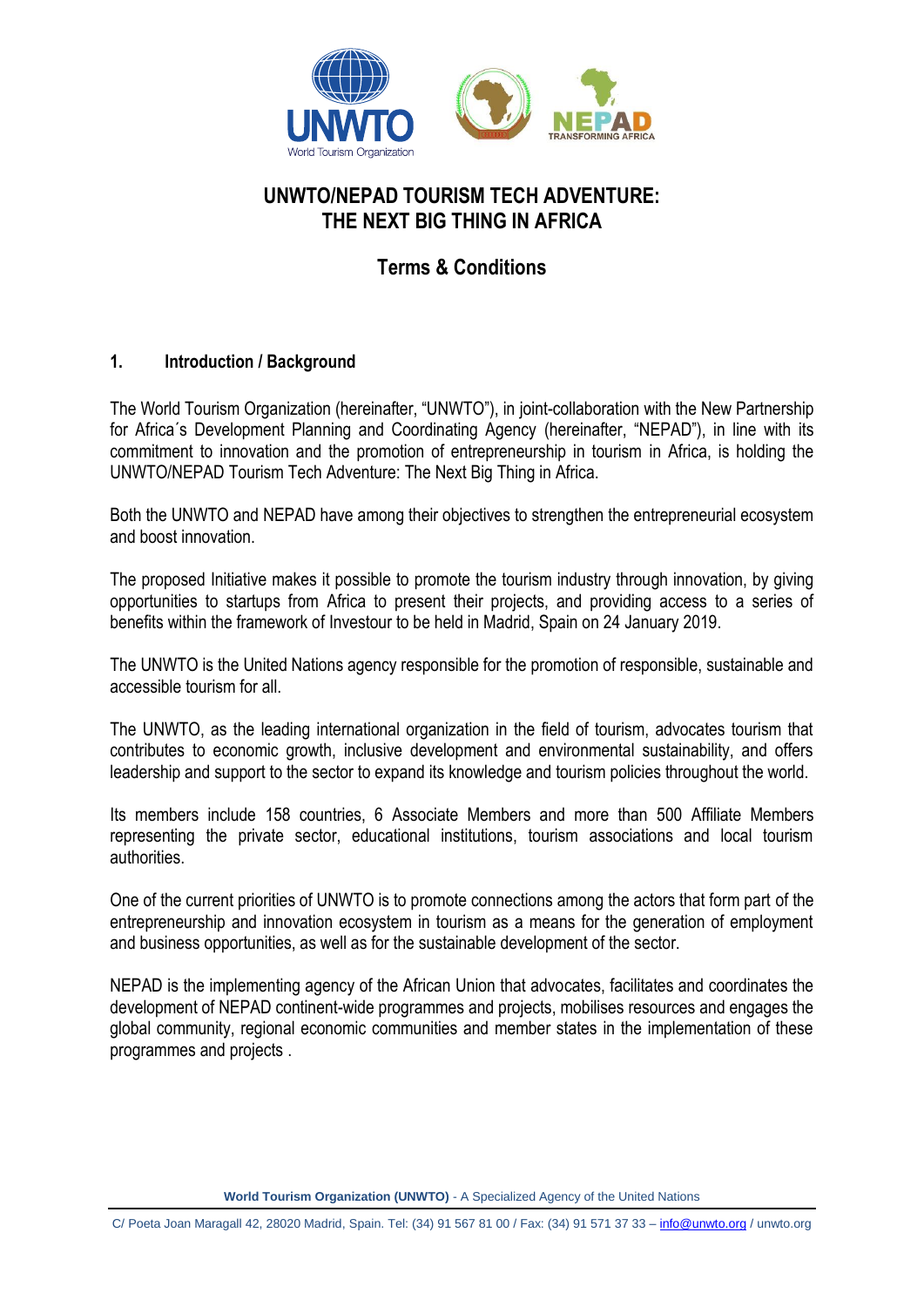## **2. Target audience**

The purpose of this Initiative is to highlight the innovative solutions that exist in Africa and to to give the chance to some of the most disruptive tourism startups from among the UNWTO Member States in Africa. The startups will be selected based on various criteria, such as the degree of disruptiveness and maturity of the product, its viability, scalability, sustainability and its interest for potential investors. The age limits of the applicants should be between 18 – 35 years.

## **3. Participants**

This Initiative is aimed at startups of UNWTO Member States<sup>1</sup> in Africa that are at an early stage of development (hereinafter, "Early Stage") and those that are more consolidated, especially at the Series A stage, (hereinafter, "Growth"). The Initiative is open to all entrepreneurs, whether individuals or legal entities, of legal age and with the legal capacity to enter into a contract. The only requirements are those established in Clause 4 of this document.

The startups must be focused on one (or several) of the following areas:

- The future of tourism: solutions related to transportation, logistics and the travel experience
- Tourism experiences: solutions related to the destination experience for tourists, such as:
- Environmental impact: solutions that address the environmental impacts of tourism
- Community development: solutions aimed at the community, local culture, heritage, cultural tradition, economic impact, social development

## **4. Requirements**

4.1. UNWTO/NEPAD Tourism Tech Adventure: The Next Big Thing in Africa will focus on two main categories (early and growth), with the following requirements to participate:

- $\checkmark$  Innovative/disruptive nature identified
- $\checkmark$  Scalability potential within the business
- $\checkmark$  Validated business model
- $\checkmark$  Market penetration
- Entrepreneur/promoter team: Suitability of the promoter team, motivation and interest

In addition, other selection requirements will be evaluated, such as:

 $\checkmark$  Market and sector: Market potential; interest of the project

 $\checkmark$  Sustainability: an attribute that should be implemented in the services, business model, and solutions

 $\checkmark$  Corporate Social Responsibility: business contribution

 $\overline{a}$ <sup>1</sup> Complete list of UNWTO Member States:<http://www2.unwto.org/es/content/acerca-de-la-omt>

**World Tourism Organization (UNWTO)** - A Specialized Agency of the United Nations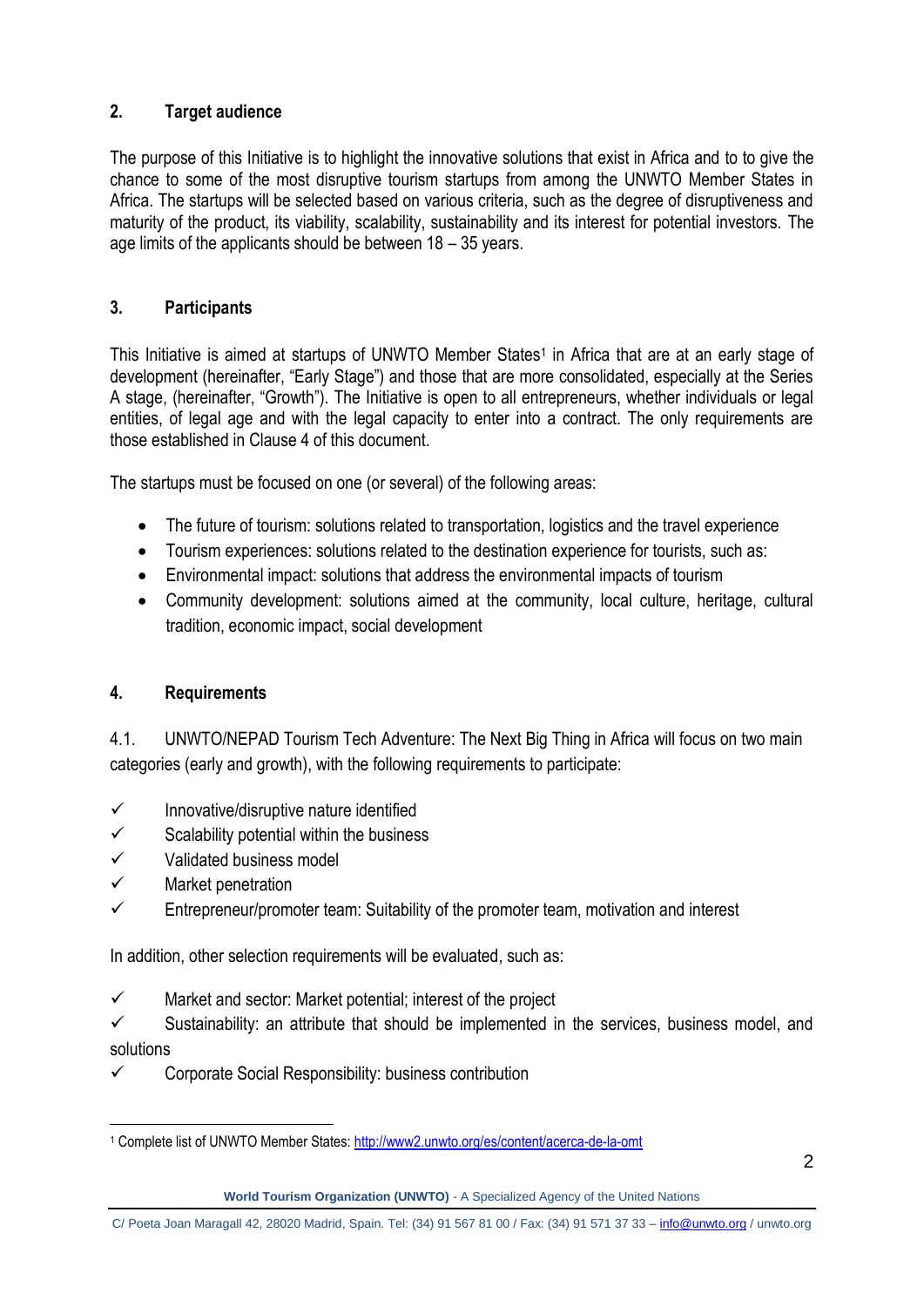In order to respect the different startups participating, those responsible for the chosen startups undertake to attend Investour, which will take place on 24 January 2019 in Madrid, Spain. The event organisers will provide logistical support for participation.

4.2. The representative must be a natural person, of legal age and with legal capacity to enter into a contract.

Furthermore, this initiative is developed for male and female youth, between the ages of 18 and 35.

Not having been convicted by a final judgement, for intentional crimes, with a penalty of six months or more, insofar as the criminal responsibility has not expired.

Participants who, initially or at any point during the programme, fail to meet any of these requirements, may be excluded from the acceleration programme, losing any option to receive any service and without the right to claim anything from UNWTO and NEPAD.

The data that participants provide when registering in the programme must be true, and therefore any participants whose data is incorrect or incomplete shall lose any option to participate in the programme and to receive any service.

The Organizers of the Initiative reserve the right not to accept or to remove from the programme, without prior notice, any participants who, in their opinion, act fraudulently, in an abusive manner, or in a manner contrary to the spirit of the programme, the principles of the United Nations or the law, thirdparty rights and/or good faith. Likewise, any participant or related person whose action may be contrary to the reputation or good name of UNWTO and NEPAD may be removed.

None of the above actions shall entitle any participant or potential participant to any right or claim whatsoever for damages, expenses incurred, etc.

- 4.3. The candidatures must fill the information in the Startup Application Form attached.
- Applicants must complete the form electronically and fill all the required fields requested in the form in English.
- Any incomplete application will not be considered.
- Any modification to the application following the deadline with not be considered.
- 4.4. Exclusion from participation:

Those who do not comply with any of the requirements established in these terms and conditions will not be able to participate, with UNWTO and NEPAD having the right to exclude those who do not meet the established requirements, or even not to deliver the prize, as the case may be. Employees of UNWTO and NEPAD may not participate.

Minors are excluded from participating in the Initiative. Neither UNWTO nor NEPAD shall be liable for any false, inaccurate, obsolete, incomplete or erroneous data submitted by the participants. In such a case, the participant shall be automatically excluded from the Initiative, and also lose the right to the enjoyment of the prize, and shall not be entitled to make claims against UNWTO and NEPAD.

C/ Poeta Joan Maragall 42, 28020 Madrid, Spain. Tel: (34) 91 567 81 00 / Fax: (34) 91 571 37 33 – [info@unwto.org](mailto:info@unwto.org) / unwto.org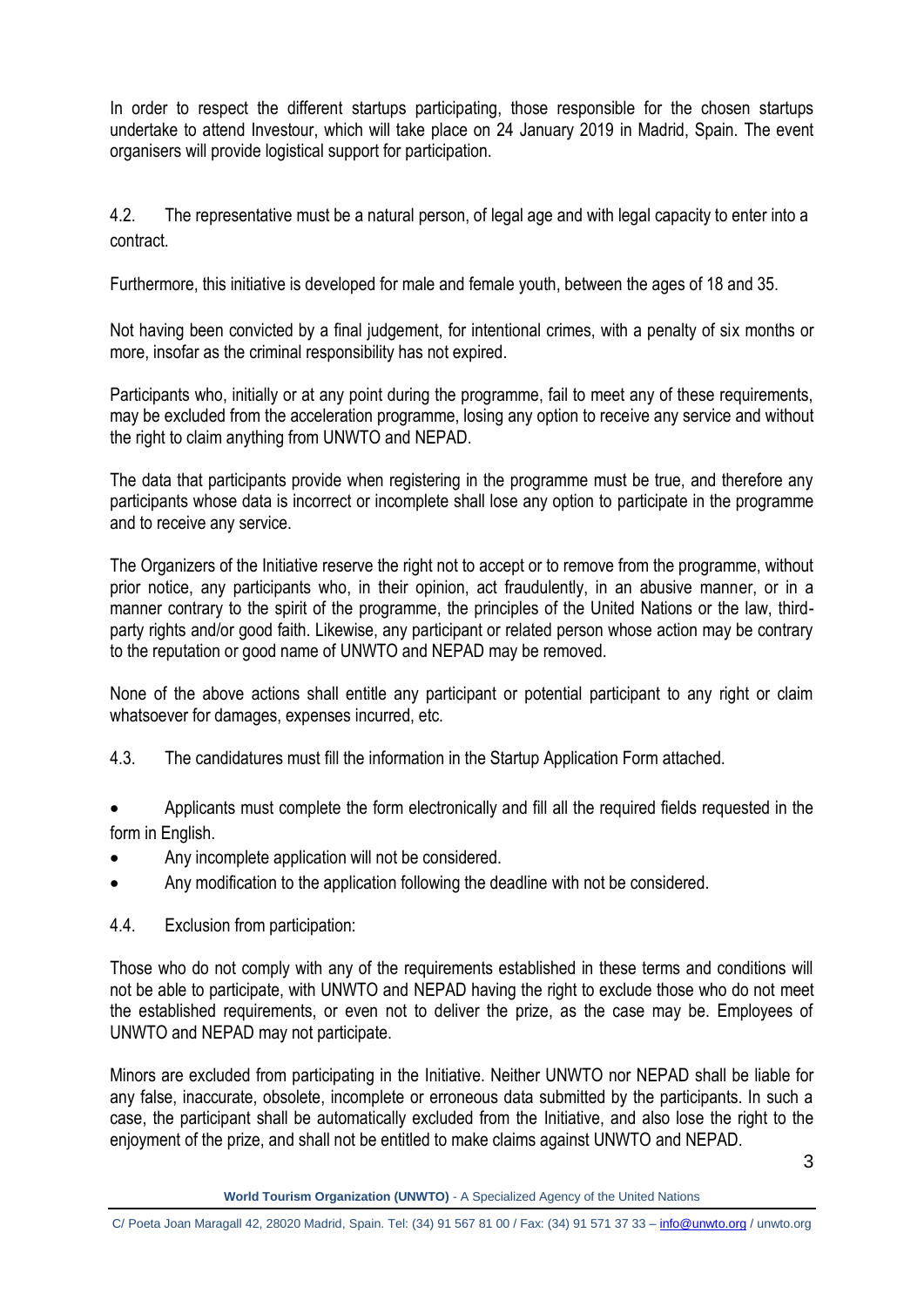The startups that do not have valid travel document and travel insurance will not be able to participate.

### **5. Selection process**

 $\overline{a}$ 

5.1. The period for the submission of startups will begin on 1 November 2018 and end at 00:00 on 30 November 2018.

5.2. The tentative calendar<sup>2</sup> is as follows:

- i. **Announce new opportunity to present at Investour**: 5 November 2018
- ii. **Deadline to express interest and apply**: 30 November 2018
- iii. **Announcement of startups that will present**: 4 December 2018
- iv. **Programme in Madrid**: 23-25 January 2019

5.3. The selection criteria that will be used shall be the following:

 **Ease of value capture via collaboration with the startup:** viability of collaboration / agile implementation in the short-medium term for co-development of products/services, optimizing the use of existing resources/infrastructure and ability to scale the product.

 **Potential business impact:** potential scalability / financial return and / or development of competitive advantages for the business in the short-medium term (e.g., access to new technologies, access to technical profiles, etc.)

 **Maturity of the product/technology:** Degree of comparative disruptiveness / innovation in the sector (global level); Degree of maturity of the MVP, technology or current product; Scalability potential within the business (leveraging existing resources, infrastructure, geographies, etc.); Potential value capture for the business.

 $\checkmark$  Maturity of the team and the organization: CV of the founders / team; Degree of maturity of the business (e.g., alliances / partners, initial investments, customers, initial sales, etc.); Need for capital (e.g., funds to develop product, deadlines to finalize MVP etc.); Entrepreneurial motivation and personal interests of the founders; Internal organization and processes (e.g., use of lean / scrum methodologies, use of outsourcing)

 **Partnership Readiness:** Experience in co-development of products (e.g., Collaboration with universities, companies, etc.); Experience as a provider (e.g., sale of consulting services or part of development to a third company, experience in understanding third-party problems / defined by a third party); Motivation / interest in collaborating with a corporation.

 **Sustainability:** an attribute that should be implemented in the services, business model, or solutions, to avoid or minimize the environmental, economic and social impact produced by the business activity.

<sup>&</sup>lt;sup>2</sup>The proposed dates are tentative, because they are subject to possible changes. In case of any change, all participants will be informed in due time.

**World Tourism Organization (UNWTO)** - A Specialized Agency of the United Nations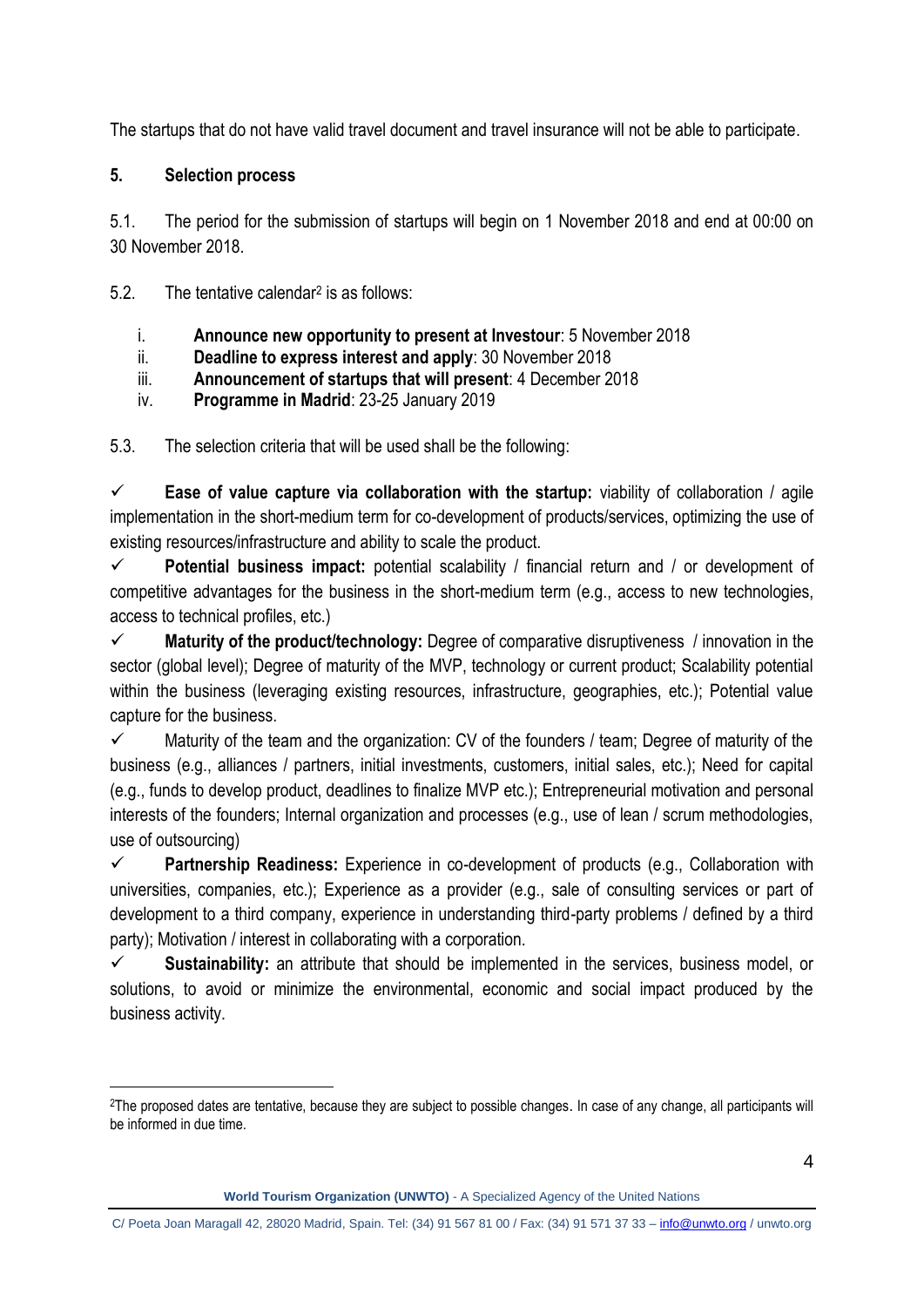5.4. Based on the criteria mentioned in the previous clause, 20 startups, 10 from UNWTO and 10 from NEPAD, will be pre-selected. These will go through the next stage mentioned in clause 5.5.

5.5. The Selection Committee will be appointed by UNWTO and NEPAD. This Committee will evaluate the proposals and carry out the selection of 5 startups. The list of selected startups will be announced at the beginning of December 2018, and the selected participants will be notified individually by e-mail.

The 5 startups selected by the Selection Committee described above will have the opportunity to present their solution at Investour, that will take place on 24 January 2019 in Madrid, Spain, where they will receive the following benefits:

- $\checkmark$  Travel and accommodation expenses to Madrid, one representative per startup, for five nights
- $\checkmark$  Global visibility thanks to the network of UNWTO Members
- $\checkmark$  Access to FITUR, one of the biggest tourism trade fairs worldwide
- $\checkmark$  Training Day given by leading innovation Experts

 $\checkmark$  Presentation at Investour in front of tourism leaders, including international delegations, investors, media, entrepreneurs and corporations in attendance

 $\checkmark$  Technical Tour in Madrid

 $\overline{a}$ 

A three day programme will be developed as follows<sup>3</sup>:

| Day 1: 23 January 2019                                                                                                                                                                                                                                                                                    | Day 2: 24 January 2019                                                                                                                                                                               | Day 3: 25 January 2019                                                                                                                                        |
|-----------------------------------------------------------------------------------------------------------------------------------------------------------------------------------------------------------------------------------------------------------------------------------------------------------|------------------------------------------------------------------------------------------------------------------------------------------------------------------------------------------------------|---------------------------------------------------------------------------------------------------------------------------------------------------------------|
| <b>Startup Masterclass at UNWTO</b><br>HQ                                                                                                                                                                                                                                                                 | <b>FITUR and Investour at IFEMA</b>                                                                                                                                                                  | <b>Technical Tour in Madrid</b>                                                                                                                               |
| 10:00-10:30 Welcoming Remarks<br>by UNWTO and NEPAD<br>10:30-11:30 Scaling your Business<br>Plan Session with Expert 1<br>11:30-11:45 Coffee break<br>11:45-12:45 Winning Pitch Session<br>with Expert 2<br>12:45-13:30 One-to-one Mentorship<br>Session with Expert 3<br>13:30-15:00 Networking Cocktail | 09:00-10:00 Registration<br>10:00-11:30 Opening and<br>Presentations<br>11:30-13:00 Roundtables<br>13:00-13:45 Startup Competition<br>13:45-14:00 Closing Remarks<br>14:00-15:30 Networking Cocktail | 10:00-10:30 Meet at UNWTO HQ<br>10:30-12:30 Visit Innovation Hub<br>12:30-13:30 Tapas Experience<br>13:30-14:30 Free time<br>14:30-16:00 Visit Innovation Hub |

## **6. Industrial and Intellectual Property and Protection of Personal Data**

<sup>&</sup>lt;sup>3</sup>The proposed programme is tentative, because it is subject to possible changes. In case of any change, all participants will be informed in due time.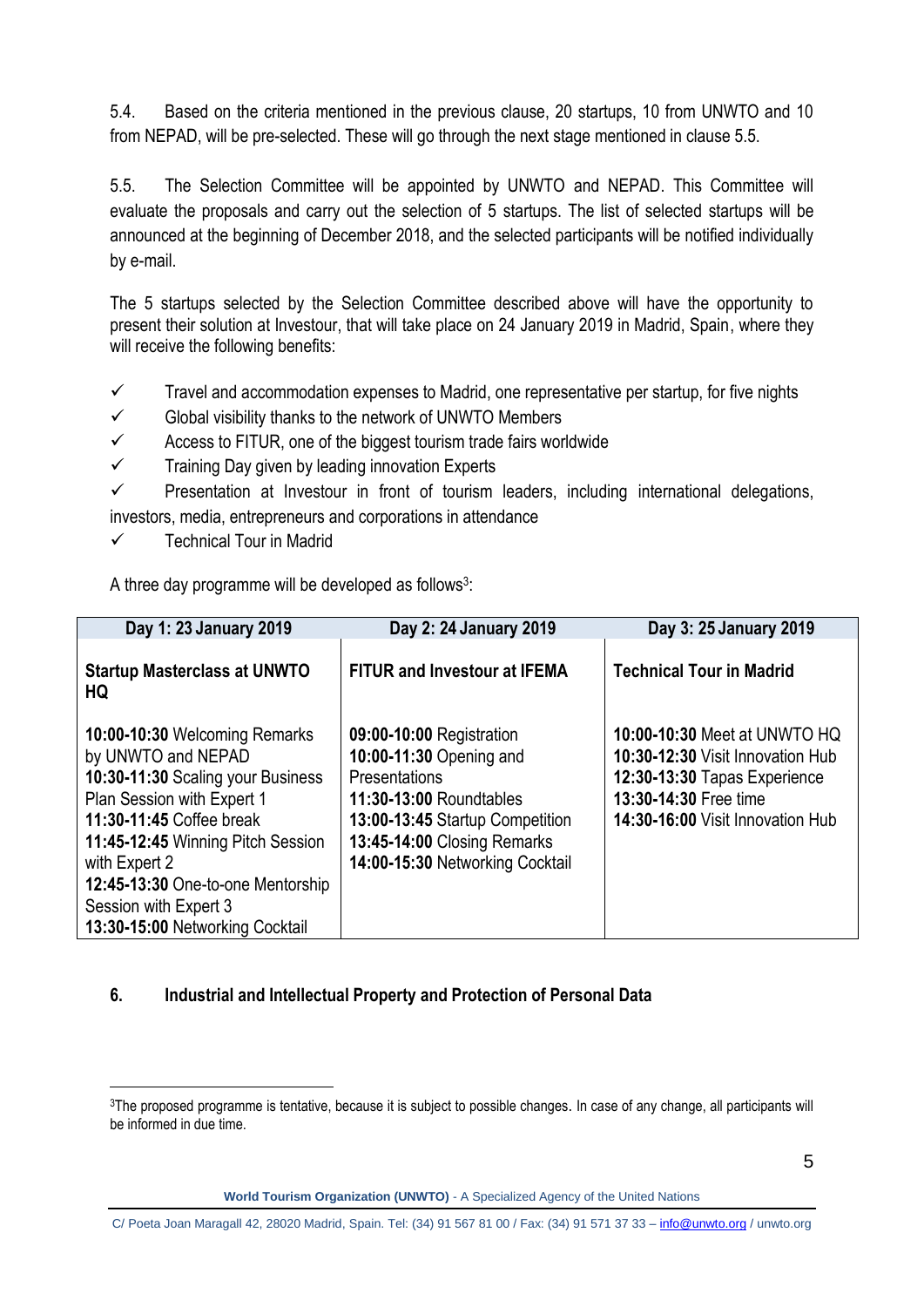In case the processing of personal data is necessary for the running of the Initiative, the organizers assume the following commitments:

To use the data communicated solely for the purpose of the Initiative.

- To ensure that the persons authorized to process personal data shall undertake to respect confidentiality and that the data will not be communicated to unauthorized third parties.

- To take all necessary measures to provide a level of security appropriate to the risk that may arise from the processing of personal data and ensure the safety and integrity thereof, as well as to prevent their alteration, loss, accidental or unlawful destruction, treatment, disclosure or unauthorized access.

If there is another entity in charge of processing, to impose the same protection obligations established in the applicable regulations.

The participant may exercise his/her rights of access, rectification, cancellation and opposition by sending a postal mail to the registered office of the Organizer indicated in the heading of the present Legal Bases or sending an email to the address comm@unwto.org to contact the Organizer indicating the right that he/she wants to exercise and attaching a copy of his/her Passport, National Identity Document (DNI) or equivalent documentation.

The participant expressly consents, and this through the mere fact of participating in the Initiative presented herein, that UNWTO and NEPAD may use of his/her name in order to announce tand promote the Initiative without any remuneration being generated in his/her favour.

In submitting their applications, the participants guarantee that:

• The startups and projects are original of their authors and/or they have free disposal or ownership over them. Participants undertake to exempt the organizers from any responsibility and hold them free of liability with respect to any legal action, claim or demand that may be filed in relation to intellectual property rights or personal data of third parties with respect to the projects they submit.

In the event that the projects are a unitary result of the collaboration of several participants, the project will be treated as a collaborative work, with the resulting rights belonging to all of them as coauthors.

• The participant authorizes UNWTO and NEPAD to upload the startup and project summary to their respective official websites, and accepts that visitors to the web pages have access to said information in accordance with the conditions of use of said website.

The participant authorizes the use by UNWTO and NEPAD of the name and title of his/her startup, without time limit, for the purpose of being mentioned on the website or for any actions or events related in any way with UNWTO and NEPAD, as well as for its recording in the historical archives and storage media of diverse nature of UNWTO and NEPAD and linked to the programme.